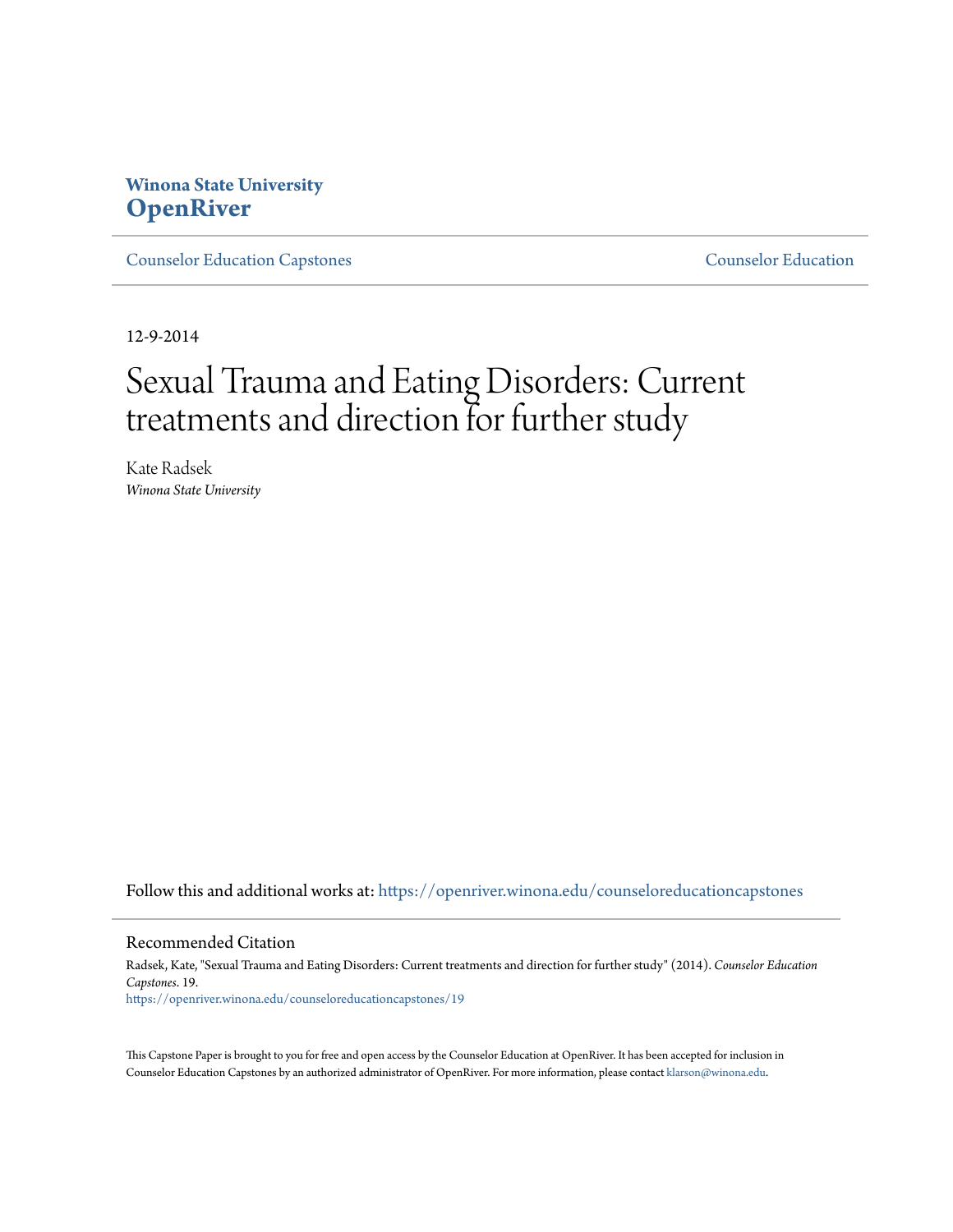# SEXUAL TRAUMA AND EATING DISORDERS: CURRENT TREATMENTS AND DIRECTION FOR FURTHER STUDY

Kate N. Radsek

A Capstone Project submitted in partial fulfillment of the

requirements for the Master of Science Degree in

Counselor Education at

Winona State University

Fall Semester, 2014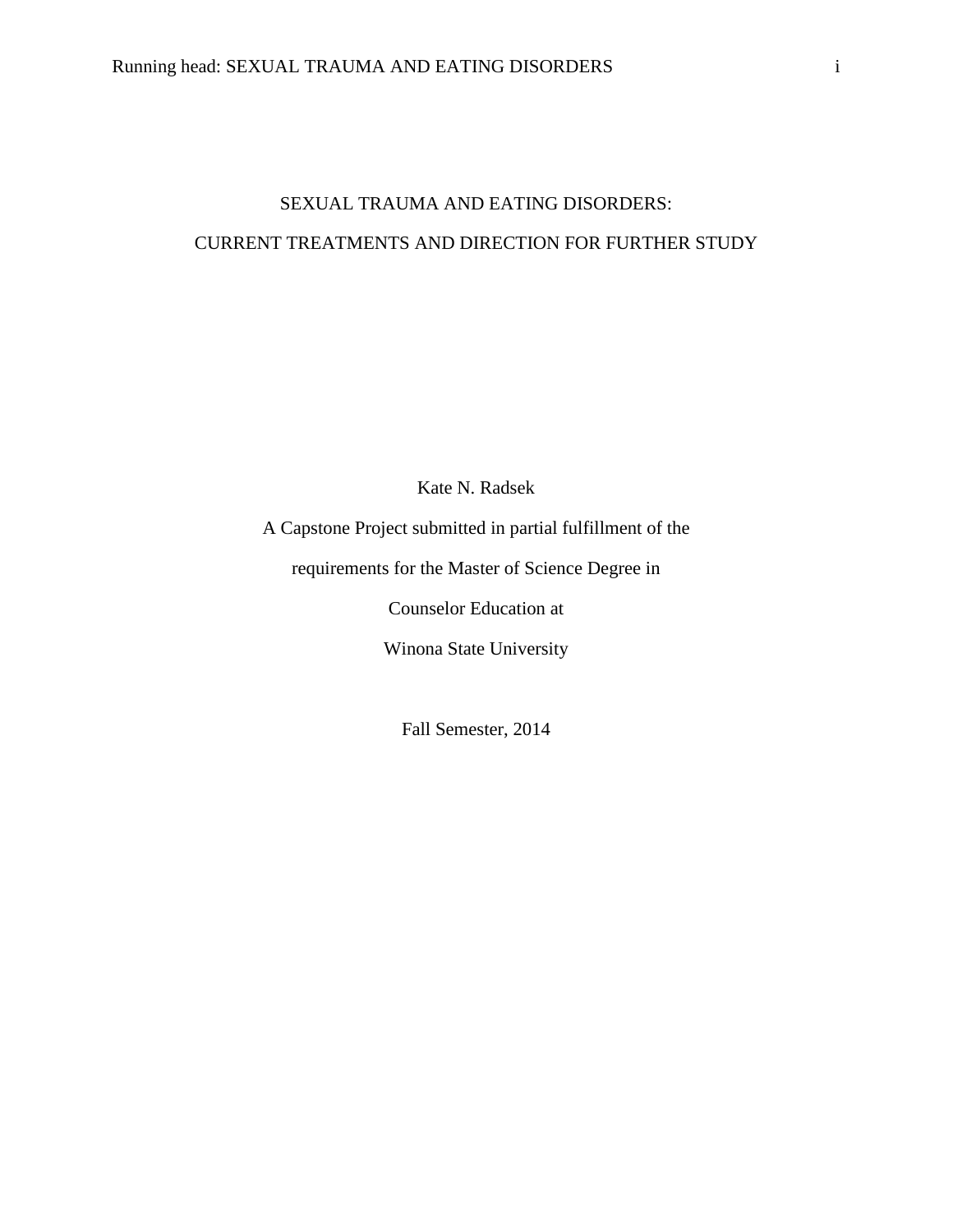Winona State University

College of Education

Counselor Education Department

CERTIFICATE OF APPROVAL

### CAPSTONE PROJECT

\_\_\_\_\_\_\_\_\_\_\_\_\_\_\_\_\_\_\_

\_\_\_\_\_\_\_\_\_\_\_\_\_\_\_\_\_\_\_\_\_\_\_\_\_\_

Sexual Trauma and Eating Disorders:

Current treatments and direction for further study

This is to certify that the Capstone Project of

Student Name

Has been approved by the faculty advisor and the CE 695 – Capstone Project

Course Instructor in partial fulfillment of the requirements for the

Master of Science Degree in

Counselor Education

Capstone Project Supervisor: \_ Jo Vittner, Ph. O.

Name

Approval Date: <u>12/09/14</u>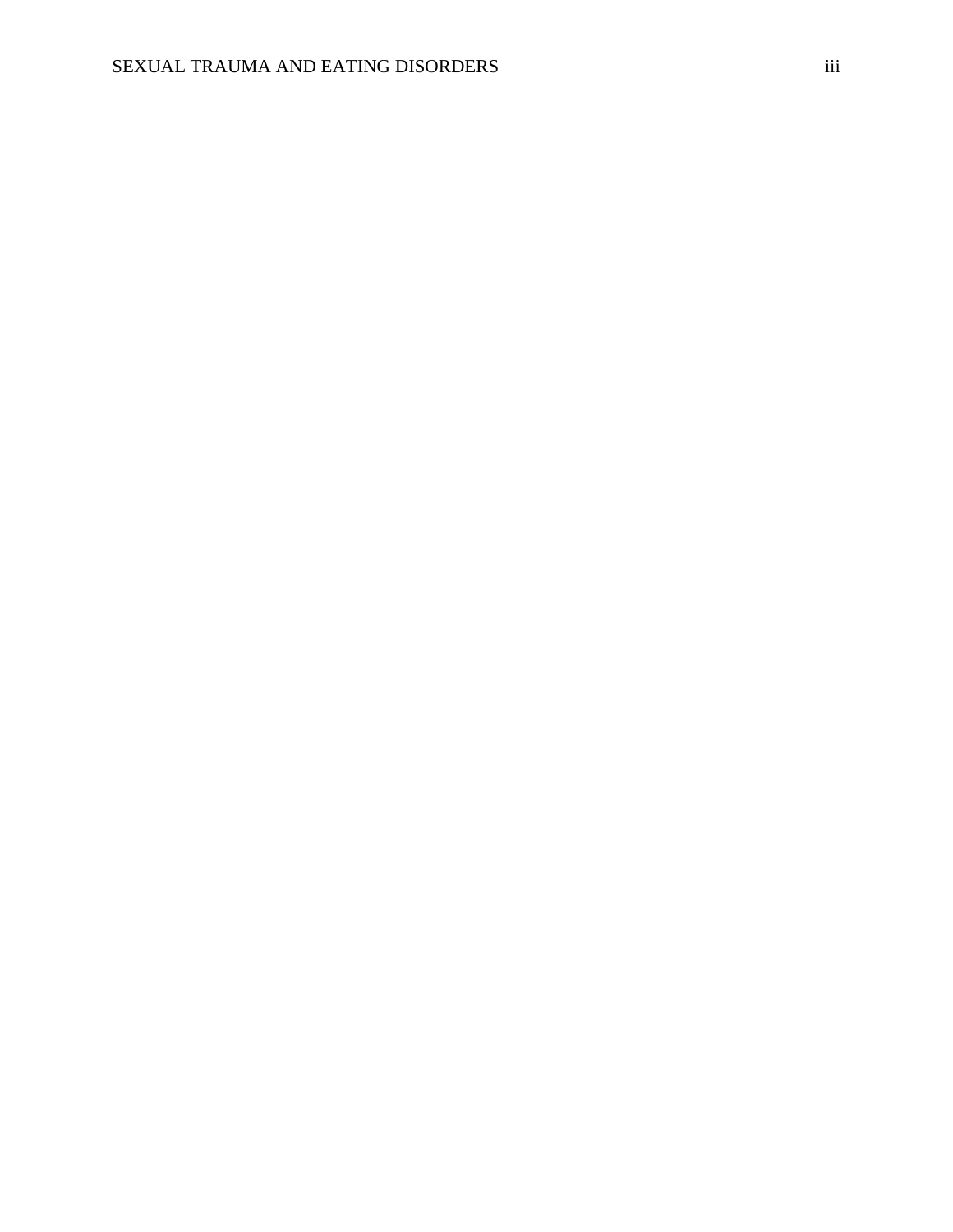#### Abstract

Eating disorders are a serious problem that take the lives of many people. Research has shown that for many people, eating disorders are rarely the only mental health issue. Instead, research has found in most cases, individuals struggle with multiple co-occurring mental health issues. Specifically, research has found a link between sexual trauma and eating disorders. Research supports the need to express the trauma in order to treat the eating disorder. However, no research currently exists that examines the most effective treatment to care for populations with a comorbid diagnoses of sexual trauma and eating disorders. The purpose of this research is to examine the current treatments available for treating sexual trauma as well as eating disorders presenting the need for further research on effective treatments for a comorbid diagnosis of sexual trauma and eating disorders.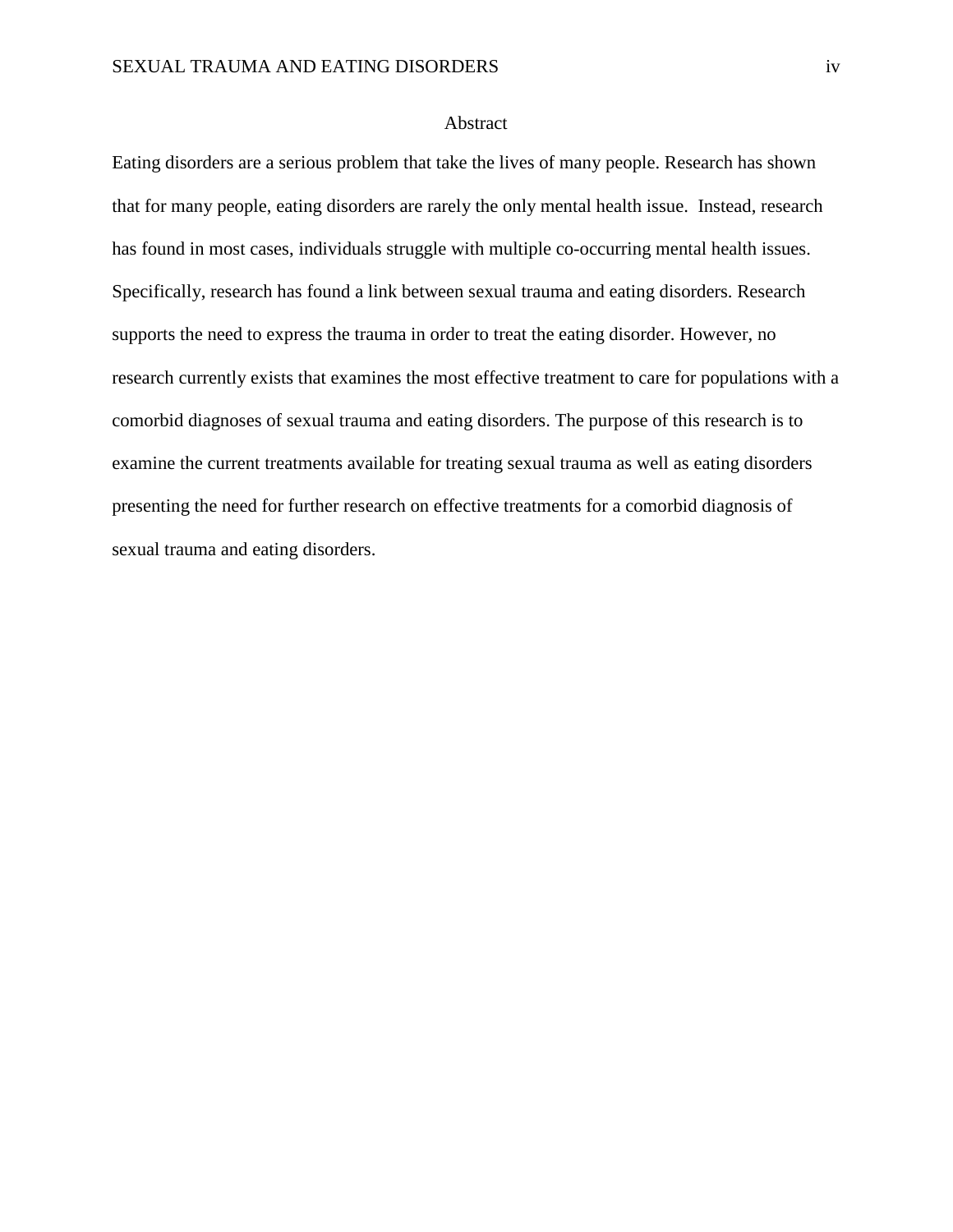## Contents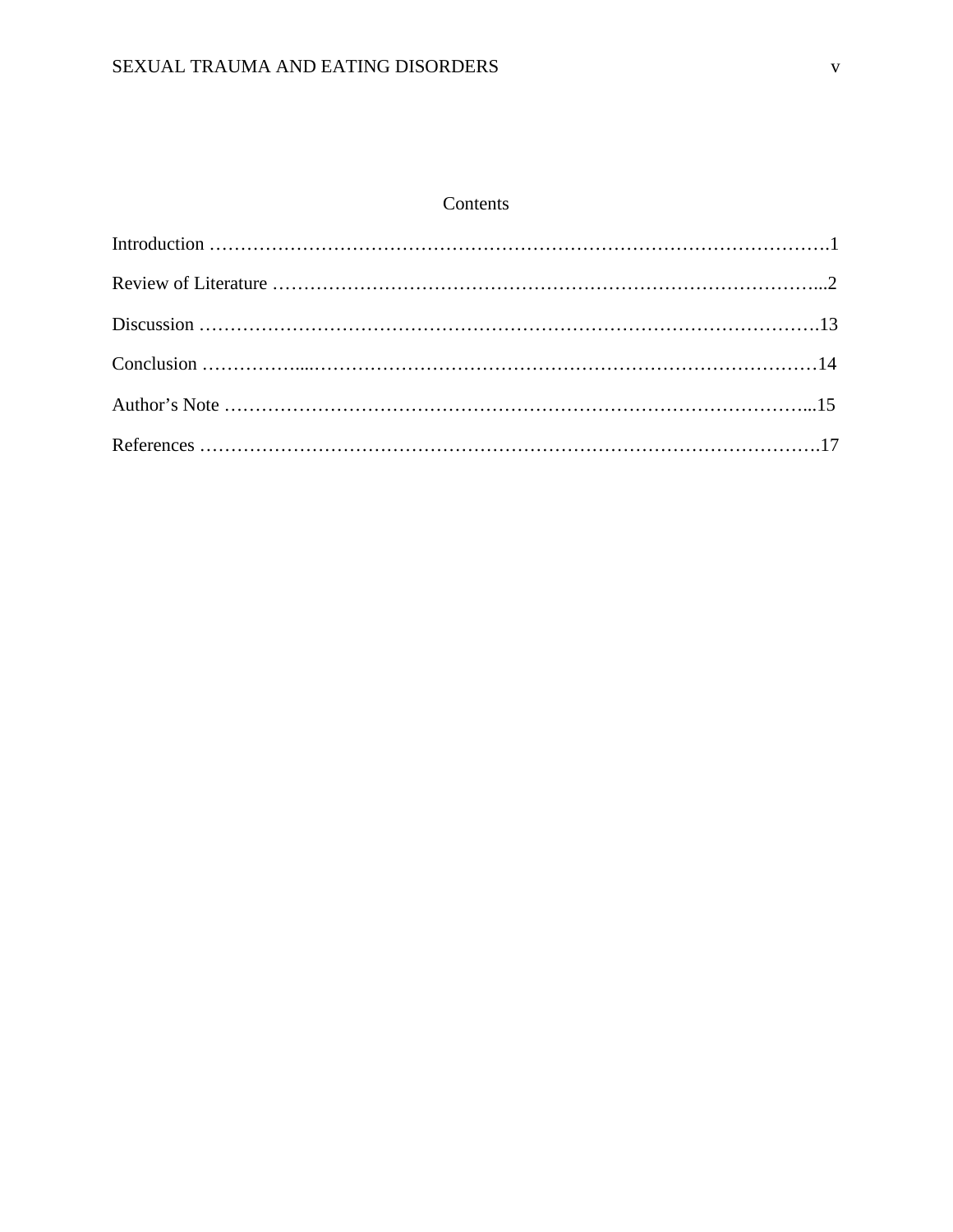#### **Introduction**

According to the Eating Disorder Coalition or EDC (2012), almost half of the American population knows someone who is suffering from an eating disorder. Currently, eating disorders affect over 25 million Americans and rank as the third most common chronic illness among adolescents (NEDA, 2012; EDC, 2012). The National Eating Disorder Association or NEDA states that at some time in life, 20 million women and 10 million men will suffer from a clinically significant eating disorder in the United States. Furthermore, the EDC reports that eating disorders have the highest mortality rate of all mental illnesses (EDC, 2012). Crisp, et al. (2006) found that the high risk for mortality is due to an increased rate of suicide occurring among people with eating disorders. Since eating disorders are so prevalent and because of the high mortality rate associated with them, studying effective treatment is important for providers to understand how best to help those suffering from eating disorders.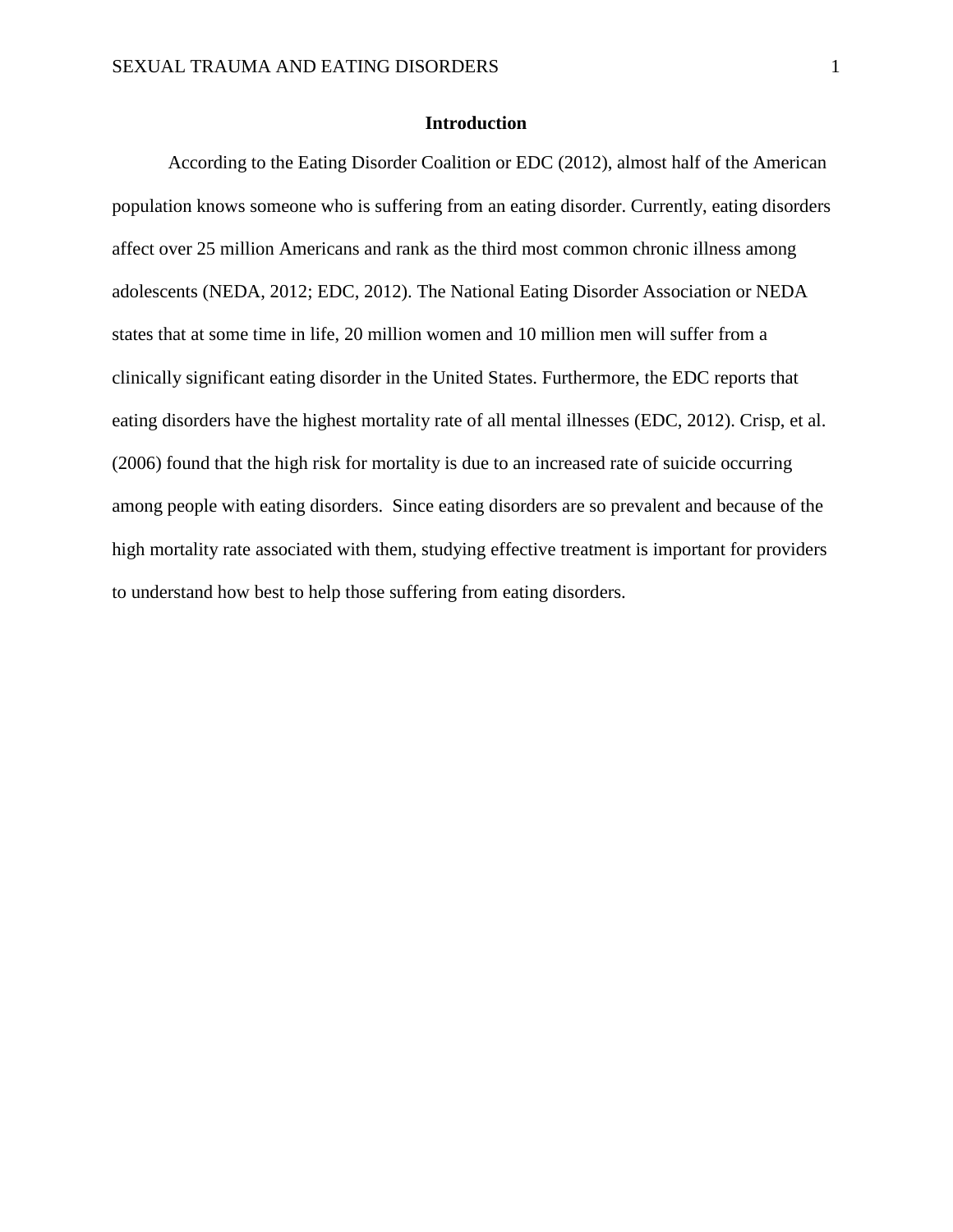#### **Review of Literature**

#### **Risk Factors for Developing an Eating Disorder**

While noting risk factors that may increase the likelihood of developing eating disorders is important, research has shown that eating disorders do not discriminate. Anyone can develop an eating disorder. According to NEDA (2012), eating disorders affect people across all ethnicities, genders, sexual orientations, and socio-economic statuses. Research has focused on determining what potential risks are associated with the development of an eating disorder (EDC, 2012). The risk factors for eating disorders are numerous due to the diversity of issues surrounding those diagnosed with eating disorders. Below will examine some of the more common risk factors found in research leading to the development of eating disorders.

#### **Risk factors for women.**

Among Western culture, women are disproportionally at higher risk for developing bodyimage distortions and disordered eating habits (Root, 1991). According to Root, western society encourages the development of eating disorders in women through the equation of thinness with success. By placing a high value on beauty and physical size, society tells women that in order for them to be important, they must meet certain ideals. These ideals are presented in society through women's family, peers and the media.

*Family influence.* Families promote the ideal for thinness in women by how they talk to their children about food or body image. According to Bandura's social learning theory, children learn through observation (Siegelman & Rider, 2012). The more children witness parental figures being dissatisfied with their own bodies or engaging in restrictive or binge eating behaviors, the more likely they are to develop unhealthy ideas about eating and body image (NEDA, 2012).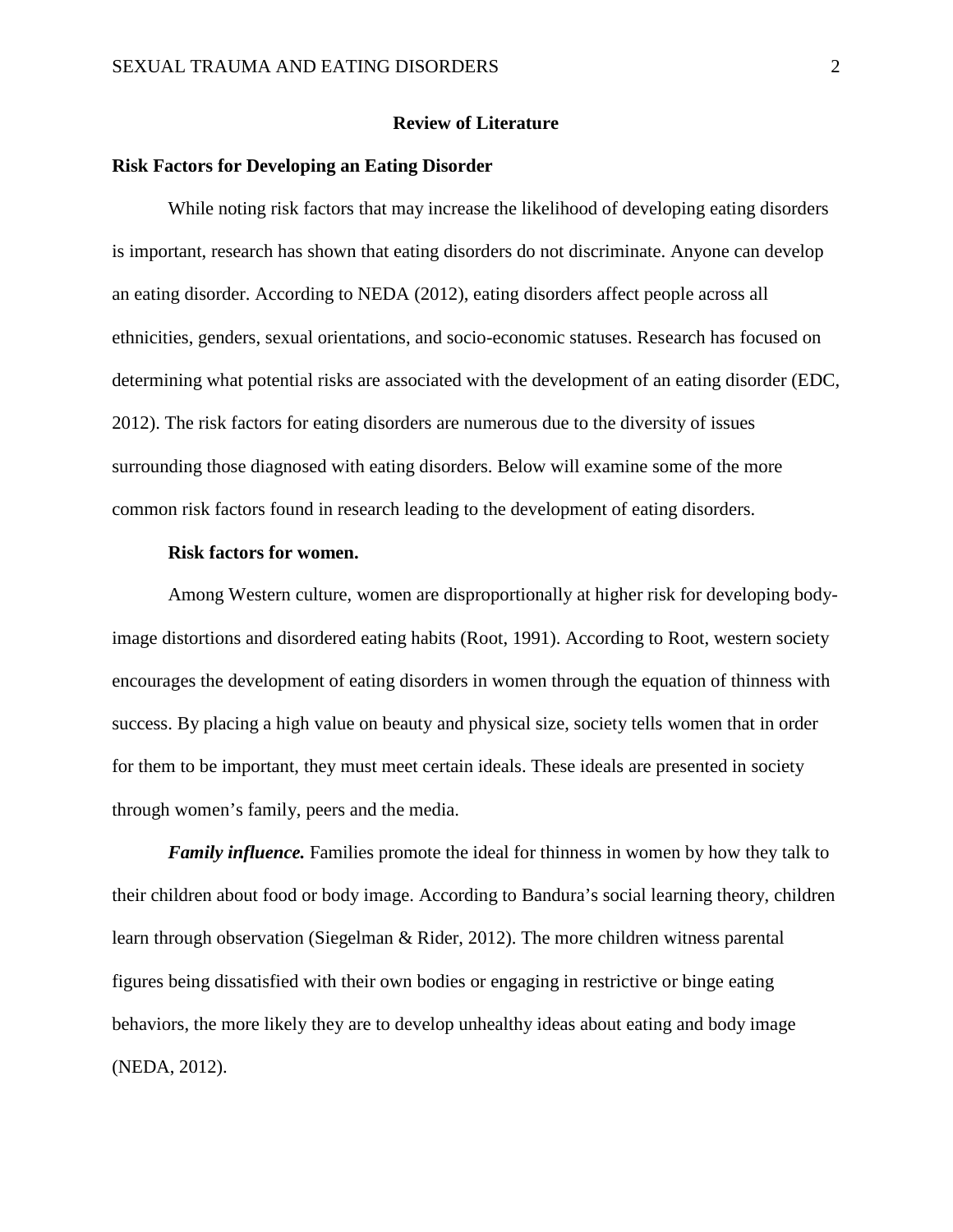*Peer influence.* Peers can also play a role in helping to promote unhealthy eating behaviors and negative body image in women. According to Bandura's theory of social learning, children observe how their friends behave or the comments they make about themselves (Siegelman & Rider, 2012). Then, children begin to copy these behaviors and ideas because it is what they have learned to be *normal* (NEDA, 2012). Bullying in schools by peers can also shape how children begin to perceive themselves often resulting in the development of poor selfesteem (NEDA, 2012). When children have low self-esteem, they are at higher risk for developing an eating disorder (EDC, 2012). The EDC cited that eating disorders are the third most common chronic illness among adolescents.

*Media influence.* Root (1991) further suggests that eating disorders serve as an important tool in obtaining the feminine ideals of Western society which equate beauty and thinness to worthiness, power, acceptance and success. This theme is often portrayed in the media through advertisements. Women in the media are often more accepted when they look like supermodels (Newsom, 2012). In the film *Miss Representation,* director Siebel Newsom showed how women with influential careers such as Hilary Clinton have been scrutinized for their appearance. Furthermore, the film goes on to show how influential women in the media are valued more for the way they look and dress than for what they actually do or say. By linking women's beauty with value, western culture promotes the drive for thinness increasing the risk for women to develop eating disorders.

#### **Risk factors for men.**

Although much research tends to focus on women, men make up a significant portion of individuals suffering with eating disorders. The National Eating Disorders Association for Males with Eating Disorders cited that of the 25 million Americans suffering from eating disorders,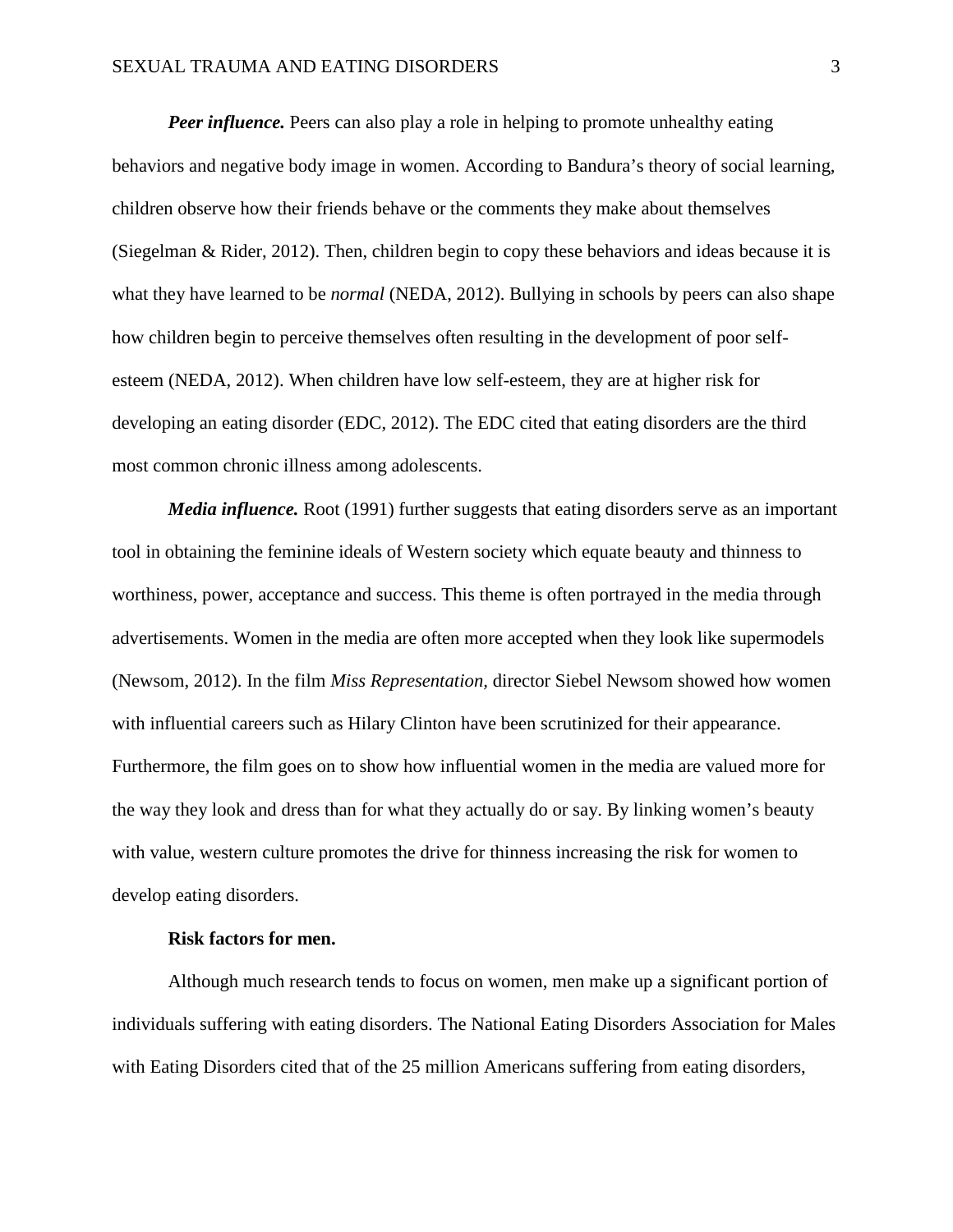seven million of those are males (Hussa, 2012). According to *Men Get Eating Disorders Too* or MGEDT (2014), 1 in every 10 people with an eating disorder is male. Research has also shown that many men who have eating disorders go undiagnosed because of social stigmas associated with men and eating disorders (EDC, 2012). Therefore, it is difficult to obtain an accurate statistic of just how many men struggle with eating disorders. MGEDT cited a list of different risks for developing an eating disorder specific to men which are described below.

*Sports and careers that have body type demands.* Some of the most common risk factors associated with men developing eating disorders come from participation in certain activities or careers. Athletes are under intense pressure to perform and be competitive which can sometimes lead to extreme dieting and/or over exercising (MGEDT, 2014). For athletes involved in wrestling or running, a major demand is placed on body size in order to stay competitive. MGEDT reports these sports as being higher risk activities for athletes developing eating disorders. Men who have careers in modeling are also faced with increased body type demands. According to MGEDT, male models are at high risk for developing anorexia because of the demands for body perfection within the modeling community

*Sexual orientation.* Another area of potential risk for males is men who are gay or bisexual. ECD (2012) conducted a study that found that 20% of males who suffered from eating disorders were gay. The research conducted in this area noted that men who are gay or bisexual are often judged on their physical appearance making them more likely to have stressors that link thinness and attractiveness with success (MGEDT, 2014). These stressors, in turn, can increase the likelihood of developing an eating disorder.

*Media and peers.* Men can also be influenced by the media and peers. Men's fitness magazines present certain ideals for what men should look like if they want to be truly masculine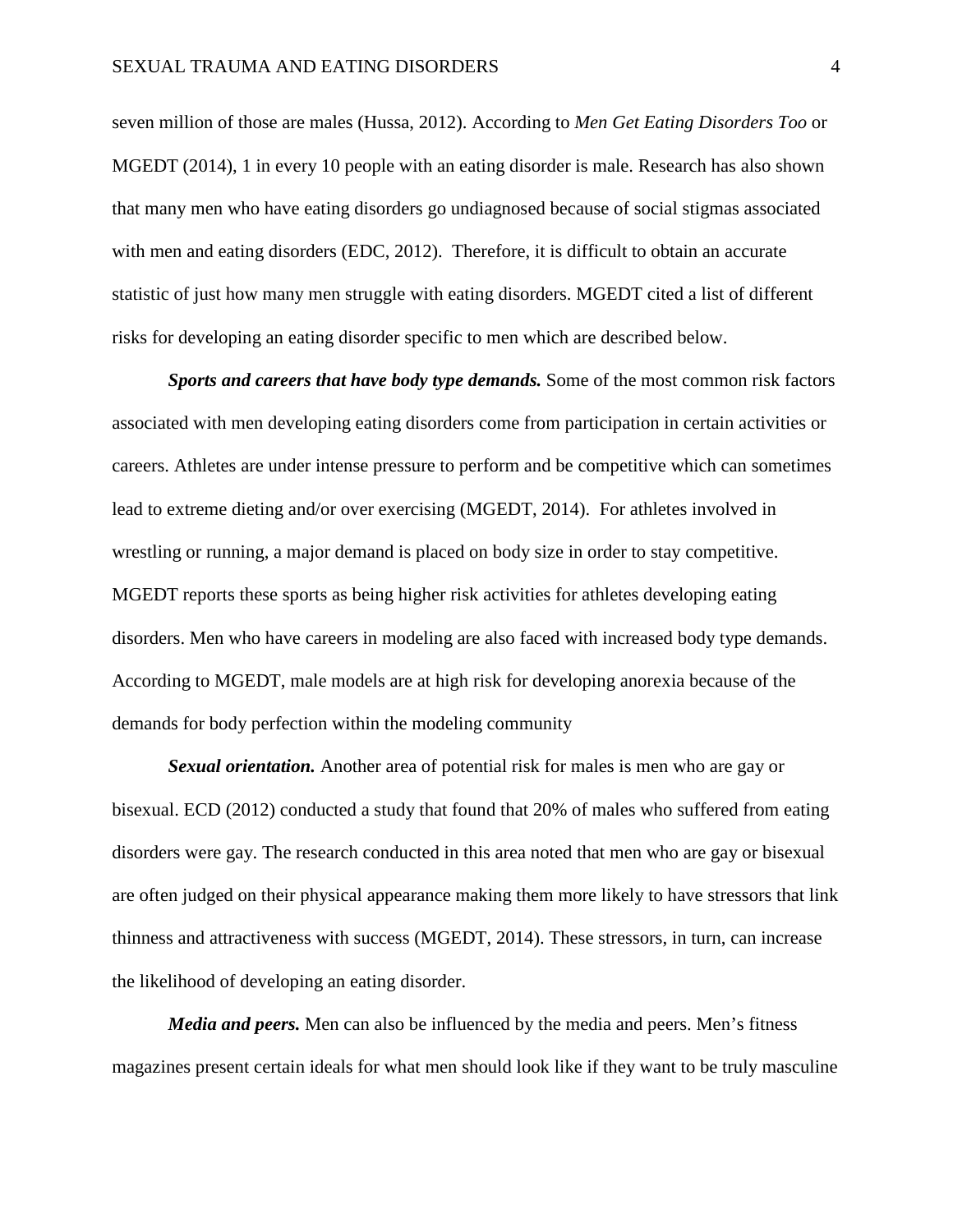(MGEDT, 2014). Furthermore, advertisements for cosmetic surgery can lead to body dissatisfaction and encourage disordered eating behaviors (MGEDT, 2014). Through the process of social learning, children begin to develop unattainable ideals of masculinity by viewing men in media advertisements (Sigelman & Rider, 2012; MGEDT, 2014). MGEDT noted that boys are often bullied due to their physical size and are at higher risk for developing an eating disorder.

#### **Comorbid disorders as a risk factor.**

Brewerton (2007) states that people are rarely diagnosed with *only* eating disorders. Through his review of literature on people with eating disorders, he found that there were consistent findings that associated comorbid psychiatric issues with eating disorder diagnoses. Brewerton concluded that, as a general rule, most people who have an eating disorder probably have a comorbid mental health issue. His findings especially noted the association between posttraumatic stress disorder (PTSD) and eating disorders with a lifetime prevalence rate of 37% comorbidity (p. 291). PTSD can include many forms of trauma both physical and emotional. Brewerton noted extensive research in this area with many studies finding a link between trauma and the development of eating disorders. Brewerton also found sexual trauma to be one of the most common types of trauma associated with the development of eating disorders.

#### **Sexual Trauma and Eating Disorder Comorbidity**

#### **The link between sexual trauma and eating disorders.**

Some of the most notable findings of trauma and eating disorder comorbidity include associations with sexual abuse and/or sexual assault (Brewerton, 2007). A 1988 study at an inpatient facility for women with eating disorders found that more than 75% of in-patient samples reported sexual assault experiences (Root, 1991). In 1995, Dansky, Brewerton, Kilpatrick and O'Neil conducted a national study of 3,006 women and found that the women with bulimia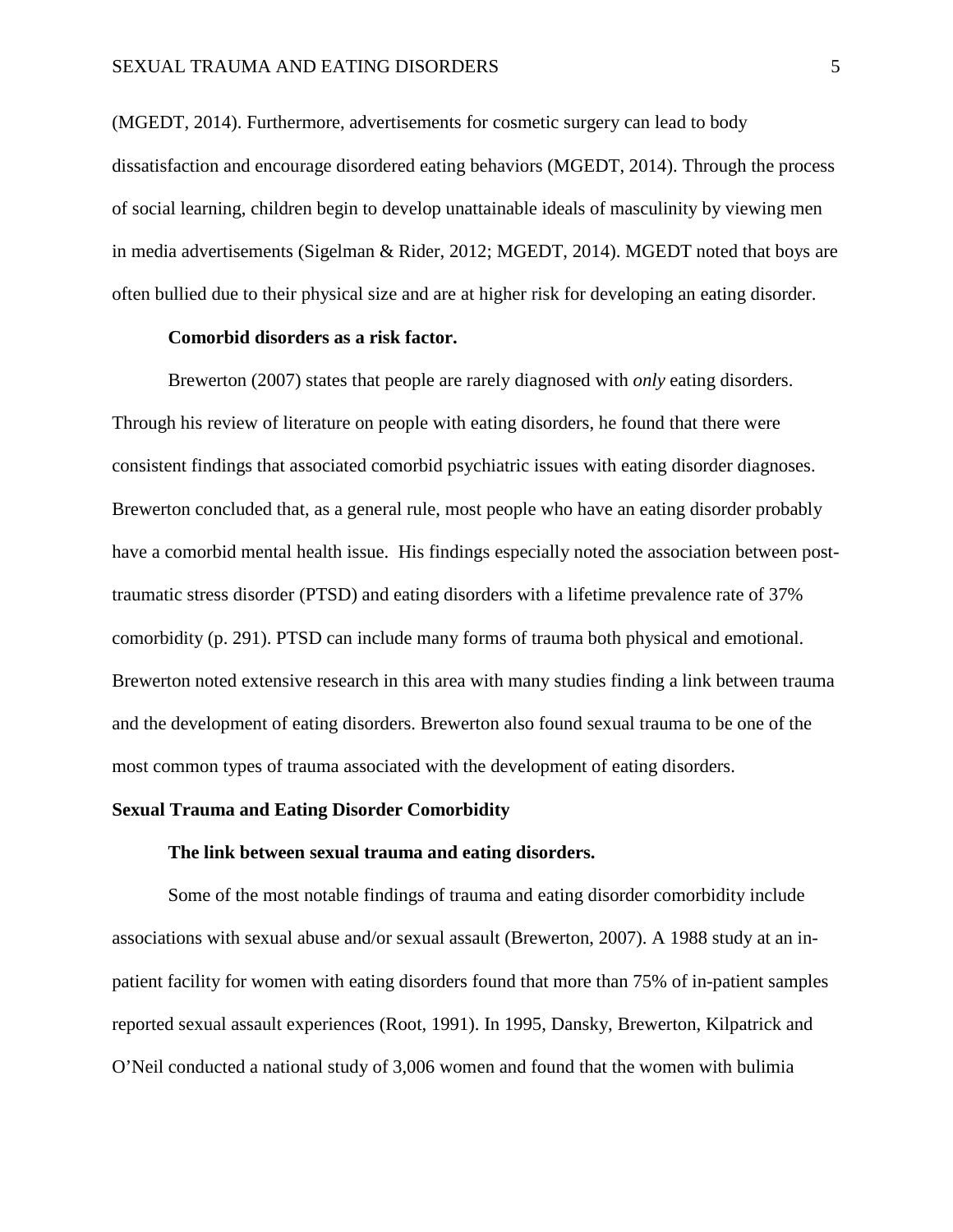nervosa had significantly higher reports of sexual abuse and/or assault as well as PTSD. Brewerton (2007) revealed that men who were sexually abused reported greater body dissatisfaction as compared to men who were not sexually abused. He further reported that of the men studied, the ones who exhibited extreme weight control behaviors also had higher occurrences of sexual abuse. Finally, Brewerton (2007) discussed a notable study, involving 81,247 participants, which convincingly linked date rape and violence in high school with disordered eating among both genders.

Brewerton's (2007) review of literature also showed a significant link between childhood sexual abuse (CSA) and the development of eating disorders. He found that the eating disorder can persist long after the sexual abuse has ended. Brewerton noted, of those studied, female children and adolescents were at a greater risk for developing eating disorders in association with their sexual trauma. Another study conducted by Wonderlich, Crosby, Mitchell, Thompson, Redlin, Demuth, and Haseltine (2006), supports these findings showing CSA as a clinically significant risk factor for the development of eating disorders. A third study produced by Kong and Bernstein (2009) further supported these findings linking CSA with eating disorder diagnoses.

It is clear from previous research studies that survivors of sexual trauma are at higher risk for the development of eating disorders regardless of gender, but why do eating disorders so often develop alongside sexual trauma? Root (1991) explains this connection stating that survivors of sexual trauma attempt to avoid intrusive memories and situations associated with the trauma. In order to do so, individuals develop coping mechanisms which often include food abuse. Root stated that by abusing food, individuals are able to temporarily avoid reexperiencing victimization by focusing their attention on food (e.g. restricting or overindulging).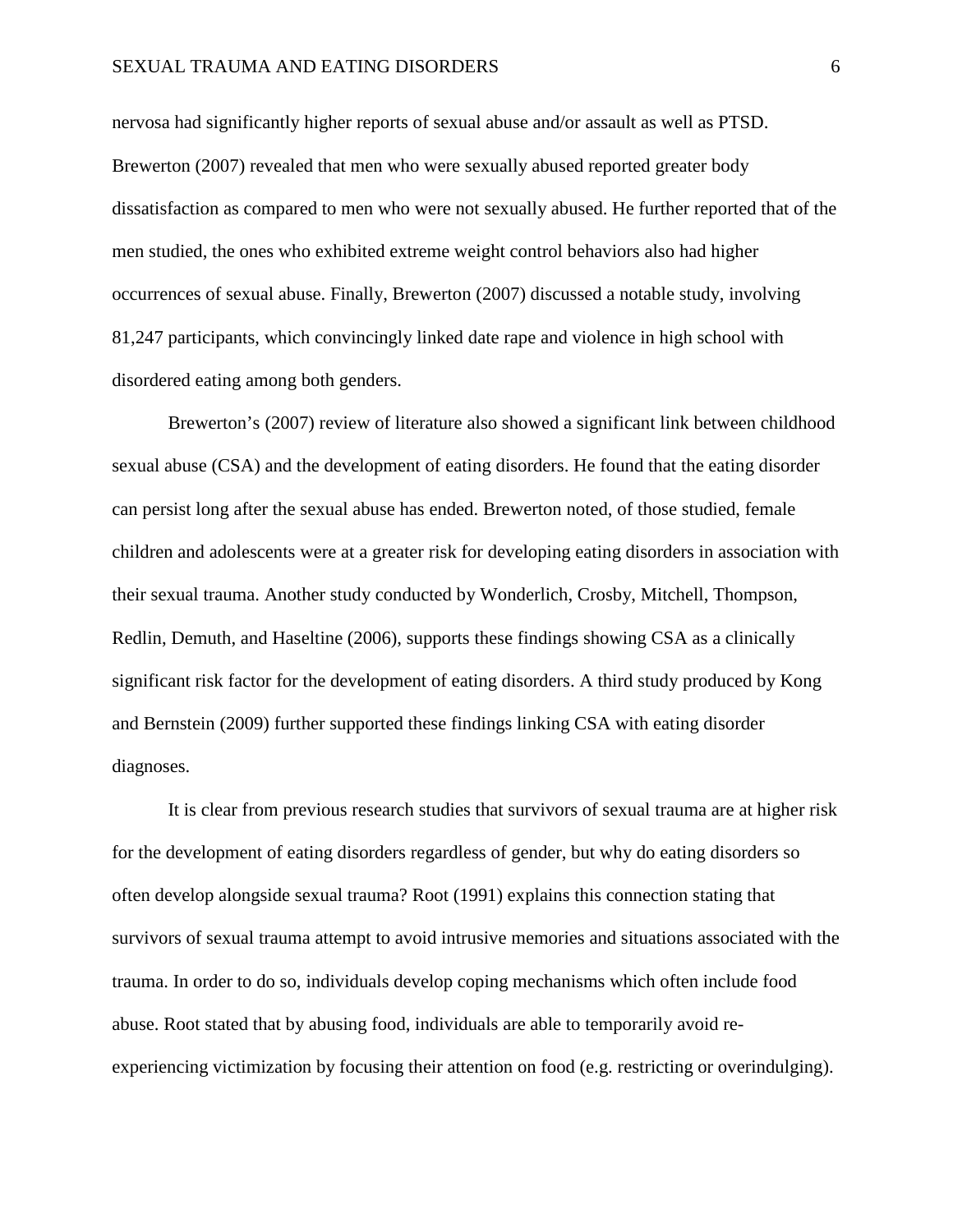Another reason eating disorders are common among survivors of sexual trauma is because they offer a sense of security to safeguard against future abuse or assault. By altering their physical size, individuals may feel less appealing and therefore less likely to be sexually abused or assaulted again (Root, 1991). A third reason presented by Root is that eating disorders can serve as a way sexually traumatized individuals can punish themselves because they, in many cases, feel responsible for the abuse or assault that occurred (Root, 1991). In this way, by engaging in disordered eating behaviors, those with a history of sexual trauma are able to feel that they are back in control of their bodies—a feeling that was violated during their traumatic experience.

Root discussed the association between eating disorders and sexual trauma in order to show that eating disorders for those who have experienced sexual trauma may not be the actual issue, but merely a maladaptive coping strategy to deal with PTSD. She noted that the comorbid PTSD makes eating disorders more difficult to treat when the provider is unaware of the history of trauma. If the trauma history goes unaddressed, individuals with comorbid sexual trauma and eating disorders may never truly recover from their eating disorder (Brewerton, 2007). In order to properly treat those with comorbid sexual trauma and eating disorder diagnoses, the provider must be aware of individuals' trauma history. Once sexual the trauma history has been identified, providers can go on to treat those with comorbid sexual trauma and eating disorders.

#### **Treatment for comorbid sexual trauma and eating disorders.**

A consensus among researchers is that trauma needs to be addressed first in order for individuals with comorbid sexual trauma and eating disorders to fully recover from their eating disorder (Kong & Bernstein, 2009; Mitchell et al., 2012; Torem & Curdue, 1988; Wonderlich et al., 2001). Brewerton (2007) supported this idea stating, "trauma and PTSD or its symptoms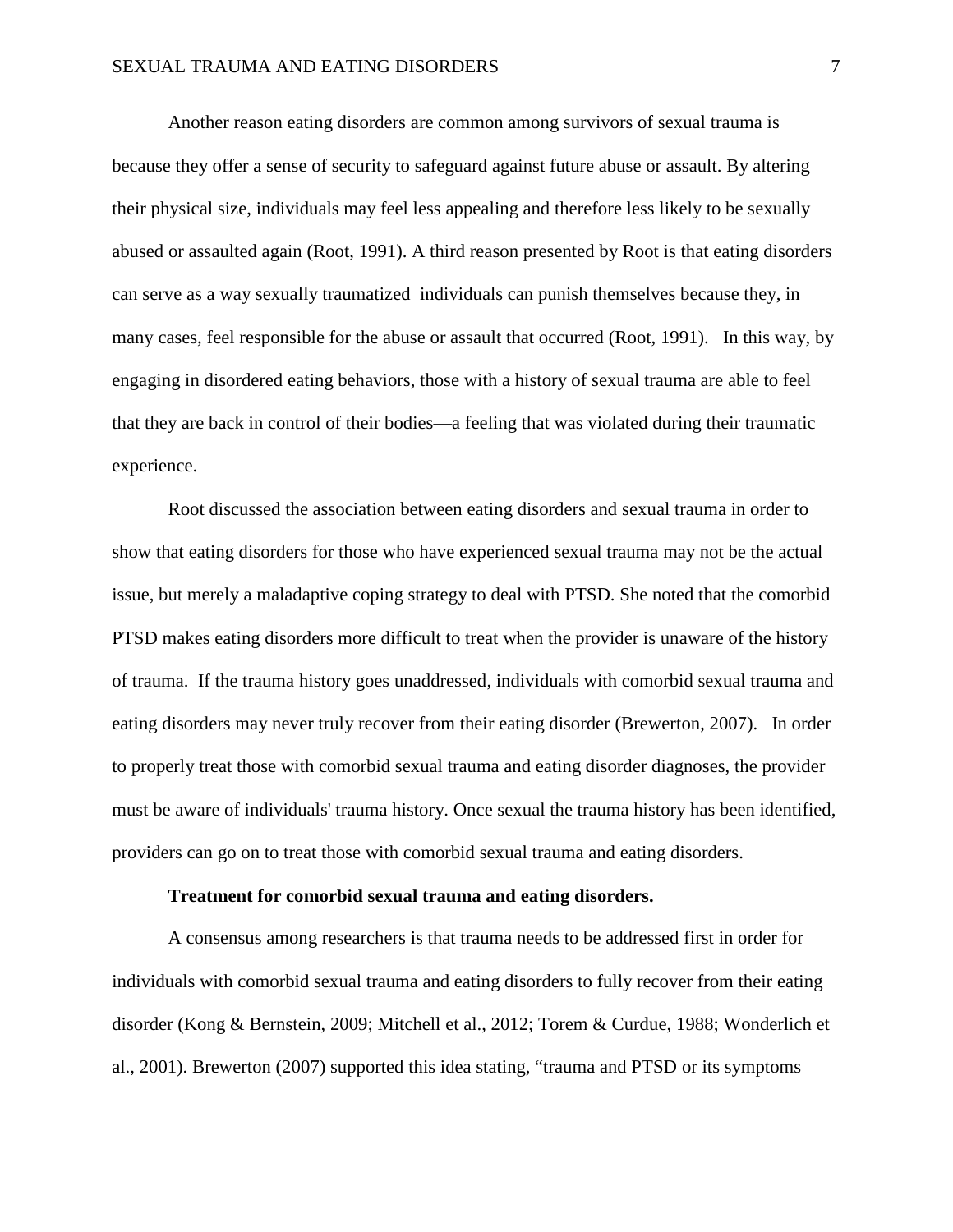must be expressly and satisfactorily addressed in order to facilitate *full* recovery from the eating disorder and all associated comorbidity" (p.285). Clearly the research in this area has led to an understanding that trauma must be assessed during treatment in order for subsequent eating disorder treatment to be effective.

Currently, there is no research that has been found to address comorbid sexual trauma and eating disorder diagnoses. Research has focused on treatment for sexual trauma specifically as well as eating disorders specifically. However, no study has been found that looks at the effectiveness of a specific treatment that focuses on treating sexual trauma and eating disorders combined. It is then left to the clinicians to judge what the best course of treatment is for people with these dual diagnoses. While, the above research supports the link between sexual trauma and eating disorders, more research needs to be conducted to further study the effectiveness of treatments for this specific population. The following will review the current research on effective treatments for people with sexual trauma and effective treatments for people with eating disorders.

#### **Current Treatments for Sexual Trauma**

#### **Short Post-Traumatic Stress Disorder Rating Interview (SPRINT).**

Brewerton (2007) cautioned that often trauma victims are not forthcoming about their trauma because of shame or fear. In order for providers to identify trauma history, the must conduct both a thorough interview and utilize self-report instruments (Brewerton, 2007). Brewerton suggested the use of the Short Post-Traumatic Stress Disorder Rating Interview (SPRINT) in order to obtain a reliable and valid self-report from clients. Another caution that Brewerton suggests is that clients may not be ready to discuss their sexual trauma in the first few sessions. While trauma is important to assess for in the initial interview, clients may not feel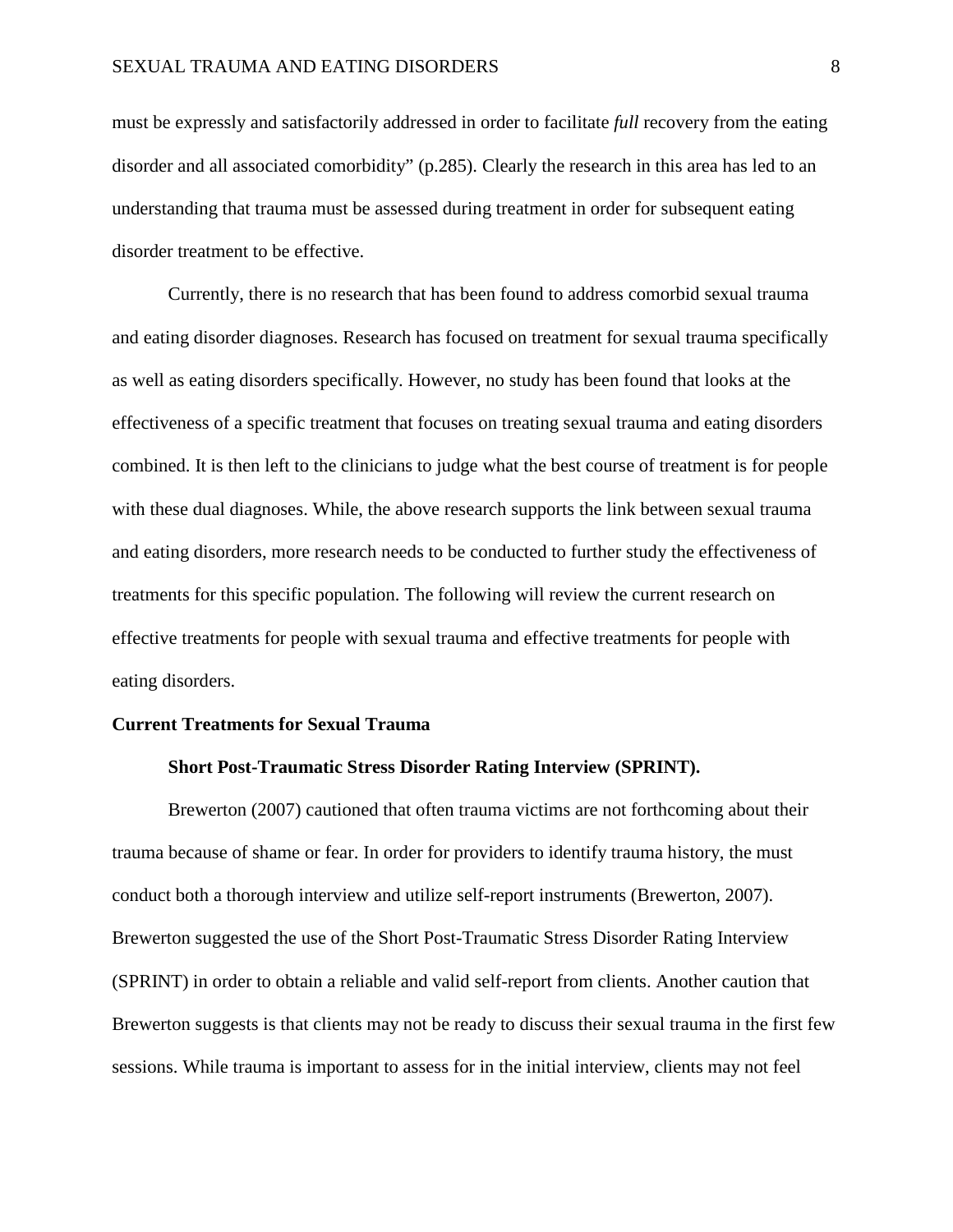comfortable sharing this information until a degree of trust has been established with their provider. Good ability to establish rapport with clients is essential then in allowing providers to gather information regarding trauma. Furthermore, Brewerton stresses the need to reassess for sexual trauma history throughout the course of treatment so that once clients are ready, they are able to share their experiences. This process allows clients to feel in control of when and what they share. By utilizing self-reports tools such as the SPRINT, providers can gather trauma history throughout the counseling process.

There is no research that assesses the use of this tool with a dual diagnosis of eating disorders. However, clinicians can administer this instrument to clients who present with an eating disorder in order to assess for a history of trauma. More research is needed to determine if this instrument is effective in identifying trauma of people who present with eating disorders.

#### **Cognitive Behavior Therapy with prolonged exposure EMDR.**

According to Brewerton (2007), the most empirically supported treatment for PTSD is Cognitive Behavioral Therapy (CBT) with prolonged exposure, eye movement desensitization and reprocessing (EMDR). Ringel's (2014) study also suggested efficacy for utilizing EMDR in treating trauma as a way of addressing the nonverbal issues associated with trauma. Not only has EMDR been shown to be effective for treating trauma, EMDR has also been shown to be effective in addressing negative body image among those with eating disorders (Bloomgarden & Calogero, 2008). Although, this study shows CBT with prolonged exposure EMDR to be the most effective treatment for PTSD, little research has been conducted on the efficacy of this treatment approach with comorbid sexual trauma and eating disorder diagnoses.

#### **Dialectical Behavior Therapy (DBT)**.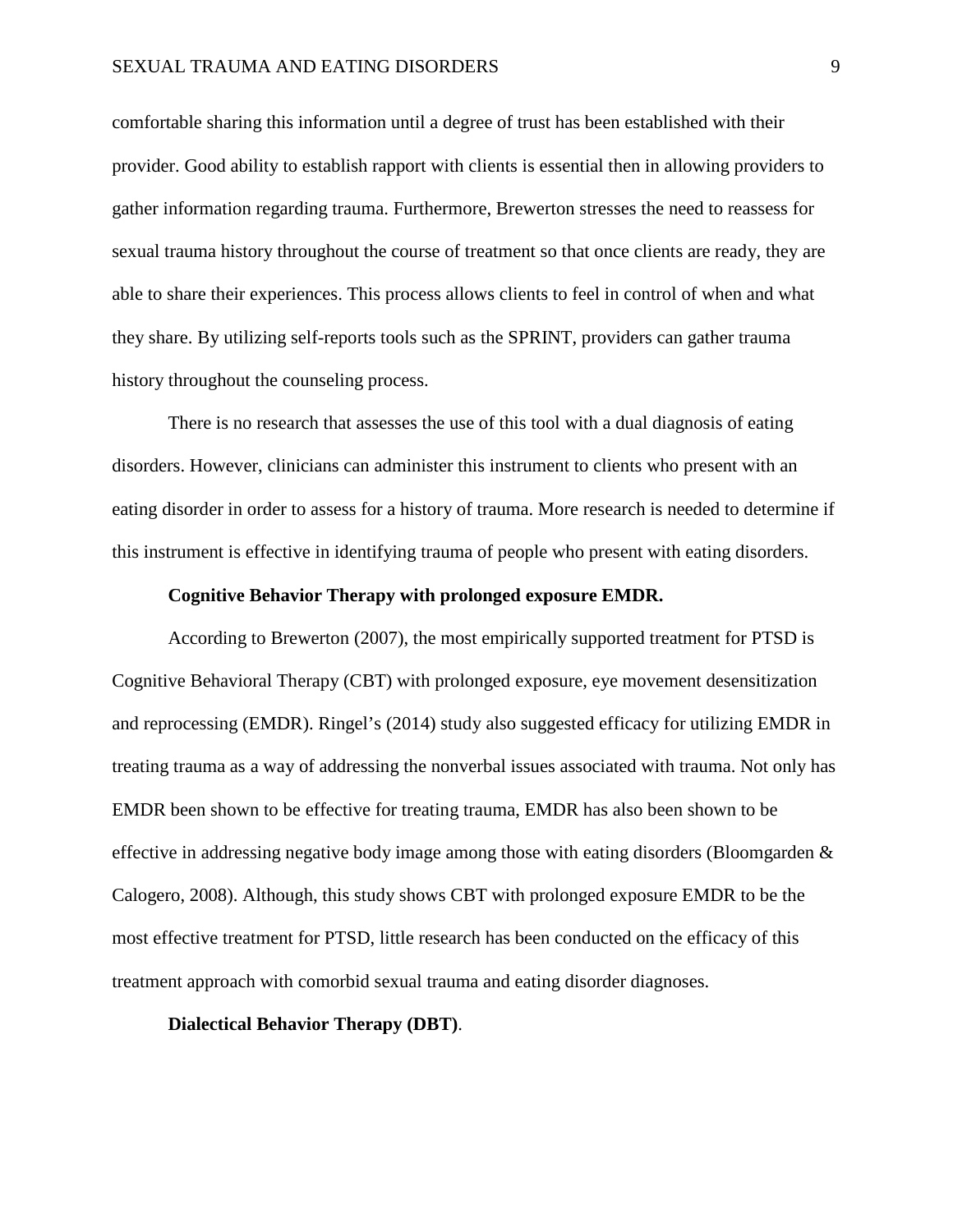Another successful treatment approach for PTSD mentioned by Brewerton (2007) is Dialectical Behavior Therapy or DBT. DBT treatment allows PTSD clients to develop ways of addressing trauma without dissociating by learning how to process the physical and emotional feelings that occur with trauma (Brewerton, 2007). Once individuals learn to contain the trauma, they are able to begin to process the trauma in a safe and more effective way.

#### **Art Therapy***.*

Another effective treatment approach for trauma is art therapy. There has been considerable research conducted in this area finding this method of therapy extremely effective among children (Pretorius & Pfeifer, 2010). Children who have experienced trauma at an early age do not have the proper vocabulary available to express themselves (Pretorius & Pfeifer, 2010). According to Pretorius and Pfeifer, "children tend to feel overwhelmed and intimidated by the verbal expression of their [traumatic] experience" (p. 64). Norton, Ferriegel and Norton (2011) also present this idea by suggesting that not only do children not have the vocabulary, their traumatic experiences prohibit the brain from verbally recalling the event. They further identify that childhood traumatic experiences "activate somatic disorders and other traumatic traits" (p.138) in children as a way of expression without words. In other words, because of the inability for verbal expression, children who have suffered a traumatic experience, often manifest their trauma through somatic and behavioral issues. Through the use of art, providers are able to assist children in finding healthy ways to express themselves.

Group art therapy has been shown to be effective especially among individuals who were sexually abused. (Pretorius & Pfeifer, 2010). Researchers found that group art therapy helps by improving affect, behavior, cognition and interpersonal relationships by allowing individuals to express their painful traumatic experience in a medium that goes beyond mere words (Pretorius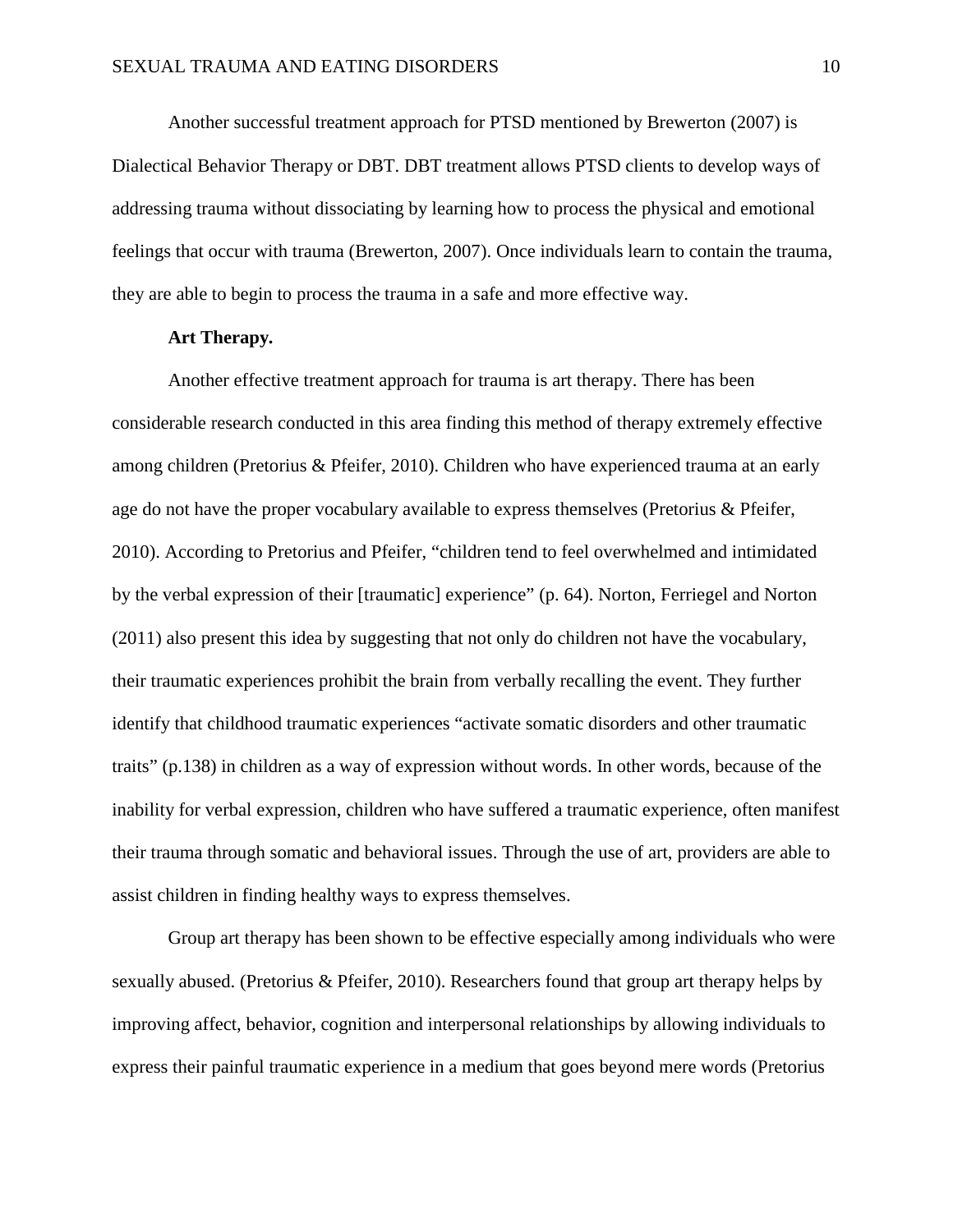& Pfeifer, 2010; Lantz & Raiz, 2003). In this way, individuals suffering from PTSD can learn to overcome their experience and strive to live a healthier life free from the weight of their traumatic experiences.

#### **Current Treatments for Eating Disorders**

#### **Integrated treatment approach.**

The primary treatment used for eating disorders is an integrated approach focusing on the bio-psycho-social model (Clinton & Hawkins, 2011). According to Clinton and Hawkins, individuals with eating disorders respond best to treatments that incorporate Cognitive Behavior Therapy or CBT in conjunction with nutrition and medication management. Often, treatment approaches focus on providing individuals with different teams to manage mental health issues as well as physical wellness. Clinton & Hawkins emphasize the need for a collaborative approach in order to best care for those struggling with eating disorders and manage the mental as well as physical issues that result.

#### **Dialectical Behavior Therapy (DBT).**

This therapy described earlier, has also been found to be effective in the treatment of eating disorders. Although their sample was small, Lenz, Taylor, Fleming and Serman (2014) found statistically significant results showing that DBT may be an effective treatment option for individuals with eating disorder diagnoses. Further research addressing the use of DBT treatment with comorbid sexual trauma and eating disorders is needed in order to definitively conclude the effectiveness of this treatment among populations with sexual trauma and eating disorder diagnoses.

#### **Blended DBT and CBT***.*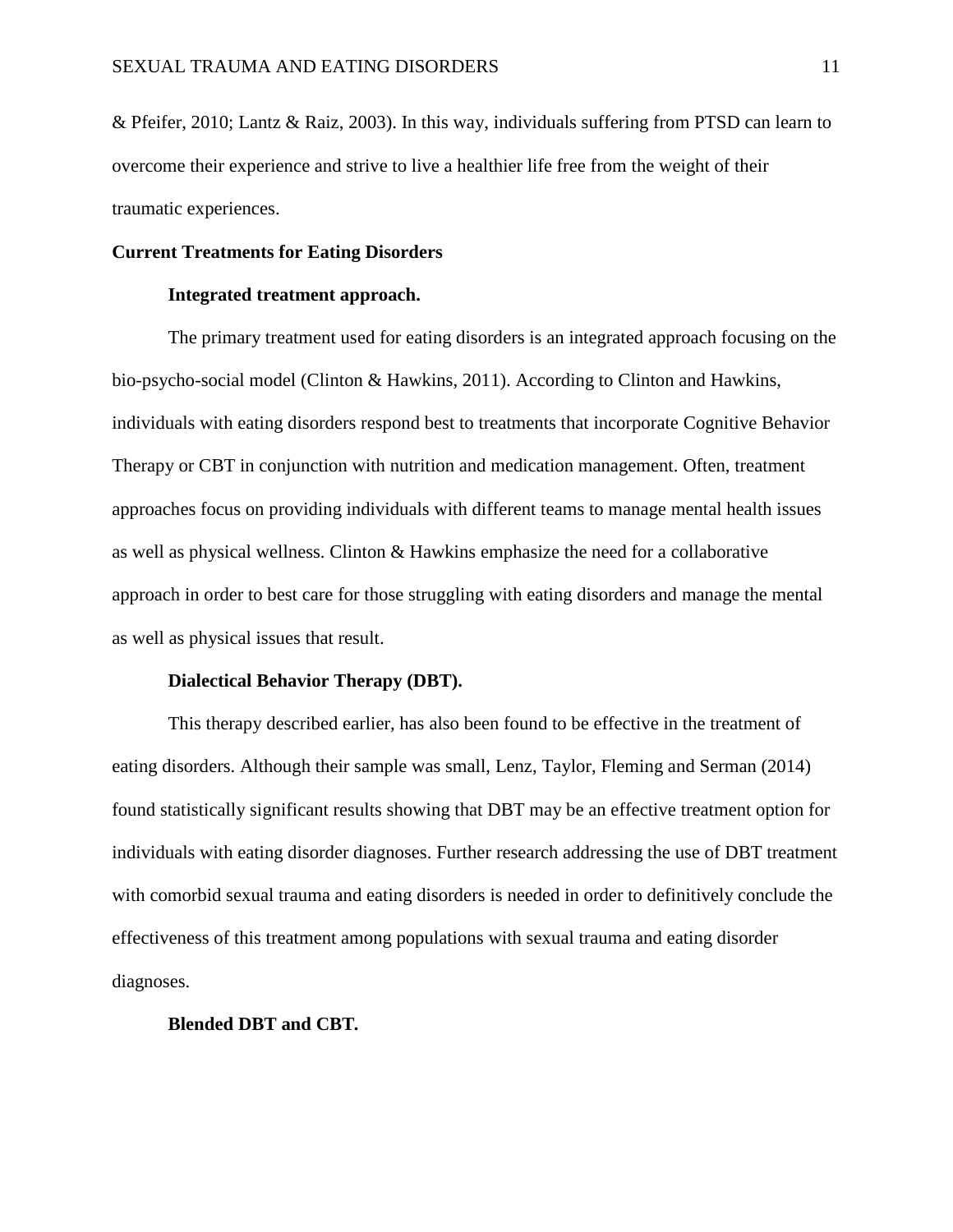A study, conducted by Federici and Wisniewski (2013), treated clients for eating disorders with another pervasive comorbid diagnosis such as major depressive disorder and PTSD. They found that a blended DBT/CBT is a promising intervention for the treatment of eating disorders among clients with complex diagnoses. This study seems to be one of the first to address comorbidity in eating disorder treatment, but still lacks a focus on sexual trauma as a comorbid diagnosis. Further research on blended treatment of DBT and CBT would be needed to assess the effectiveness for individuals with comorbid sexual trauma and eating disorders.

#### **Creative Therapies.**

There are a number of different creative therapies that have been shown to be helpful in treating eating disorders such as movement/dance therapy and music therapy (NEDA, 2012). NEDA states that creative therapies have been shown to promote healing through the use of creativity and exploration of symbolism. Movement therapy focuses on the relationship between body and mind (NEDA, 2012). This therapy effects changes in feelings, cognition, physical functioning, and behavior. Dance/movement therapy is defined by the American Dance Therapy Association as the use of movement in the therapeutic process to integrate emotions, cognitions, and physical abilities of people (NEDA, 2012). Music therapy works much like art therapy by allowing people to express themselves through music whether that be writing or listening to songs. This is a therapeutic way to promote healing and can be very beneficial in conjunction with other forms of treatment (Hussa, 2012).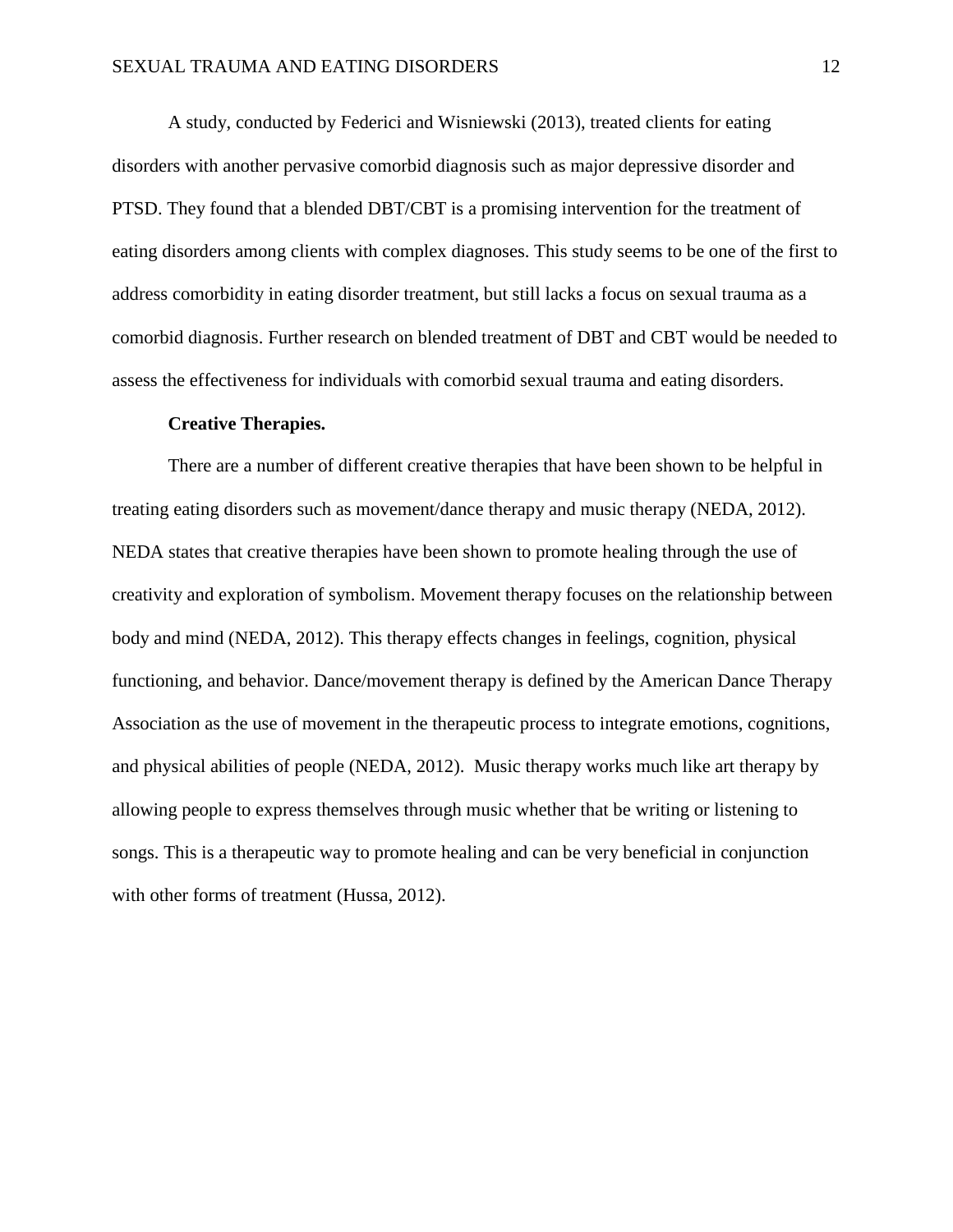#### **Discussion**

There has been considerable amounts of research linking sexual trauma and eating disorders. As mentioned above, individuals who present with an eating disorder may actually have a history of sexual trauma that led to the development of their eating disorder. Simply treating the eating disorder in such a case would not lead to successful treatment because the core problem (i.e. trauma) has not been addressed. Furthermore, Brewerton (2007) found that the trauma must be expressed in order to fully recover from a co-occurring eating disorder. The previously discussed treatments are shown to be effective in treating trauma or eating disorders, but research needs to further compare the outcomes of utilizing these treatment approaches in populations with *comorbid* sexual trauma and eating disorder diagnoses.

Although the consensus of current literature leads to positive results from the above treatment approaches for sexual trauma and eating disorders individually, there are no research studies that compare these treatment approaches to see which is most effective in the treatment of populations with comorbid sexual trauma and eating disorders. In order to further the research on this topic, researchers need to begin looking at the different types of treatment that have been effective for sexual trauma and eating disorders individually so that studies can be done to test these current treatments on populations with comorbid sexual trauma and eating disorders.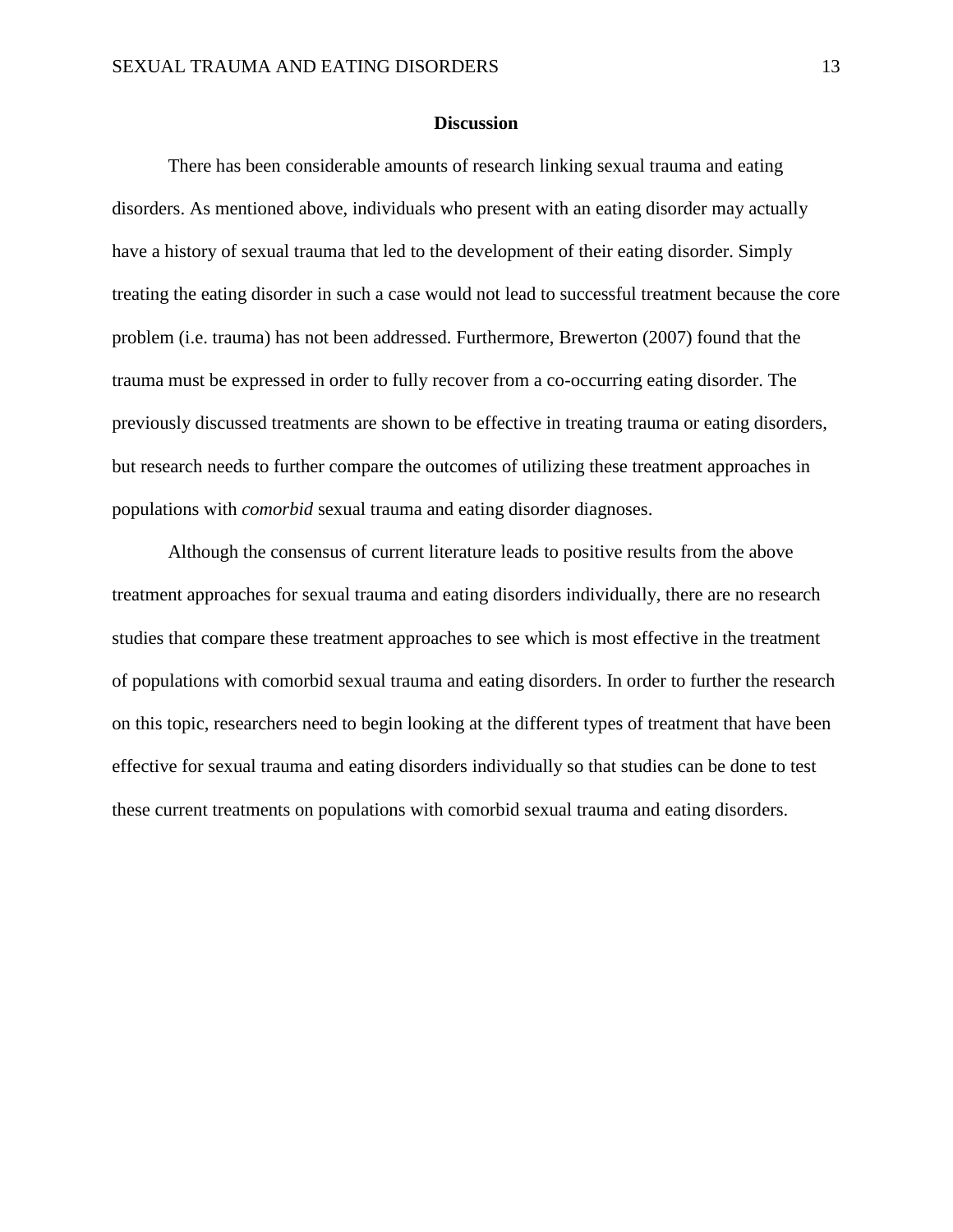#### **Conclusion**

Eating disorders are a complex mental illness. Many of those with eating disorders have other comorbid issues like sexual trauma. In millions of cases around the world, individuals are being controlled by their eating disorders and they are losing their battle (EDC, 2012). Twenty percent of those with serious eating disorders who go untreated will die (Hussa, 2012). However, the outcome does not always have to be a sad one. Sixty percent of people who have been properly treated, make full recoveries (EDC, 2012). The outcome for individuals with eating disorders varies for many reasons. Through further research, effective and proactive treatments can be identified to help with the unique needs of specific comorbid populations with eating disorders. Knowledge of how to best care for individuals struggling with this devastating disorder can help decrease the number of lives lost to eating disorders each year.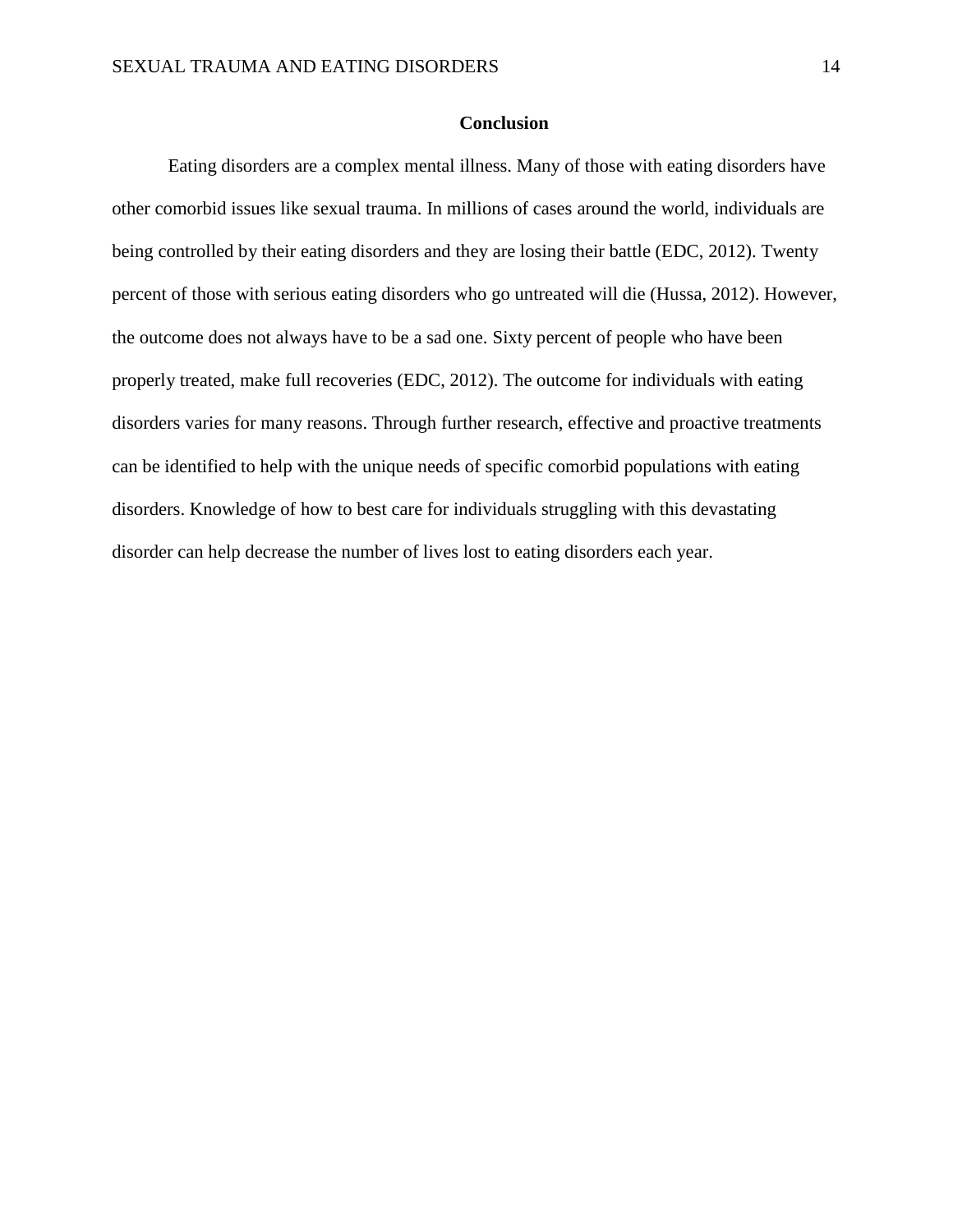#### **Author's Note**

This topic is of special interest to me personally. I have known many friends and family members who have dealt with eating disorders. Having seen the destruction this disorder has on not only the persons suffering, but also on those around them, I want to raise awareness to this issue. I first became interested in this topic after having numerous conversations with individuals who were struggling or had struggled with eating disorders. A reoccurring theme became evident: the people who considered themselves recovered from their eating disorder had a history of sexual abuse. Furthermore, those who identified themselves as still struggling with their eating disorder, reported no history of sexual abuse. I began to develop a theory that those with a history of sexual abuse may be more likely to experience full recovery from their eating disorder because the eating disorder developed as a result of their trauma. If they were able to successfully deal with their trauma, they may be more likely to recover from their eating disorder that developed as a result of their trauma.

When I began my review of the literature, I was encouraged to find that research had found a link between sexual trauma and eating disorder diagnoses. As I continued, I found many different studies supporting the link between sexual abuse and the subsequent development of eating disorders. Next, I wanted to find what treatments were most effective in treating this population of people with comorbid sexual trauma and eating disorders. What I found was that there are no specific studies that focus on treatment for this specific population. Although this research does not help the whole population of those suffering from eating disorders, it is a start to begin addressing effective treatments for people with eating disorders. It is my hope that through continued research which focuses more specifically on the unique development of eating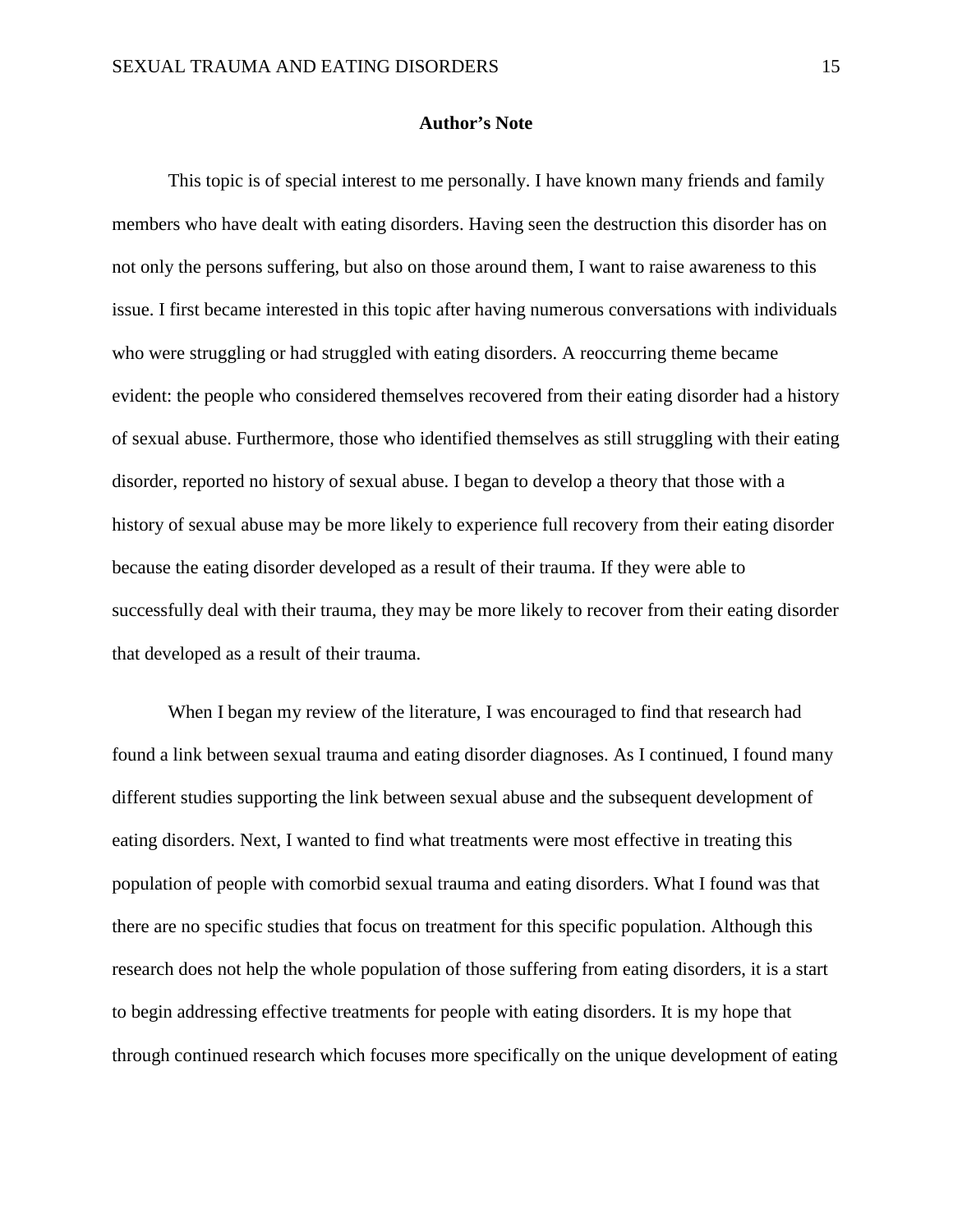disorders, more effective treatments will be found so we can put an end to the epidemic of deaths caused by eating disorders.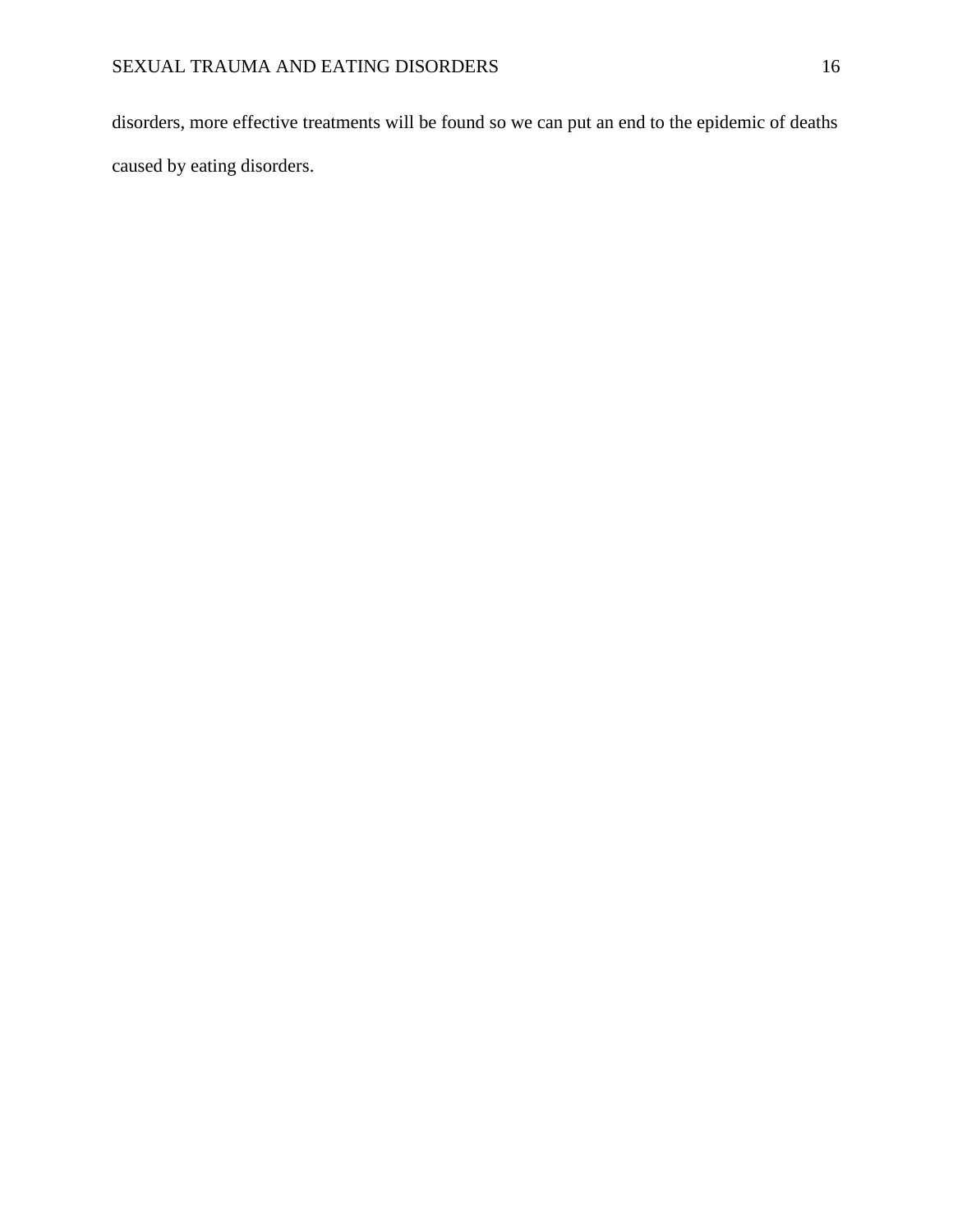#### **References**

Bloomgarden, A., & Calogero, R. M. (2008). A randomized experimental test of the efficacy of EMDR treatment on negative body image in eating disorder inpatients. *Eating Disorders: The Journal of Treatment & Prevention, 16*(5), 418-427. doi:10.1080/10640260802370598.

Brewerton, T. D. (2007). Eating disorders, trauma, and comorbidity: focus on PTSD. *Eating disorders: The journal of treatment and prevention, 15*(4), 285-304. doi:10.1080/10640260701454311.

- Clinton, T., & Hawkins, R. (2011) *The popular encyclopedia of christian counseling.* Eugene, OR: Harvest House Publishers.
- Crisp, A., Gowers, S., Joughin, N., McClelland, L., Rooney, B., Nielsen, S., . . . Clifton, A. (2006). Death, survival and recovery in anorexia nervosa: A thirty-five year study. *Euopean Eating Disorder Review, 14*(3), 168-175. doi: 10.10002/erv.704.
- Dansky, B. S., Brewerton, T. D., Kilpatrick, D. G., & O'Neil, P. M. (1997). The national women's study: relationship of victimization and posttraumatic stress disorder to bulimia nervosa. *International Journal of Eating Disorders, 21*(3), 213-228.
- Eating Disorders Coalition for Research, Policy & Action [EDC]. (2012). *Facts about eating disorders*. Retrieved September 29, 2013, from http://www.eatingdisorderscoalition.org/documents/EatingDisorderFacts.pdf.
- Federici, A., & Wisniewski, L. (2013). An intensive DBT program for patients with multidiagnostic eating disorder presentations: A case series analysis. *International Journal of Eating Disorders, 46*(4), 322-331.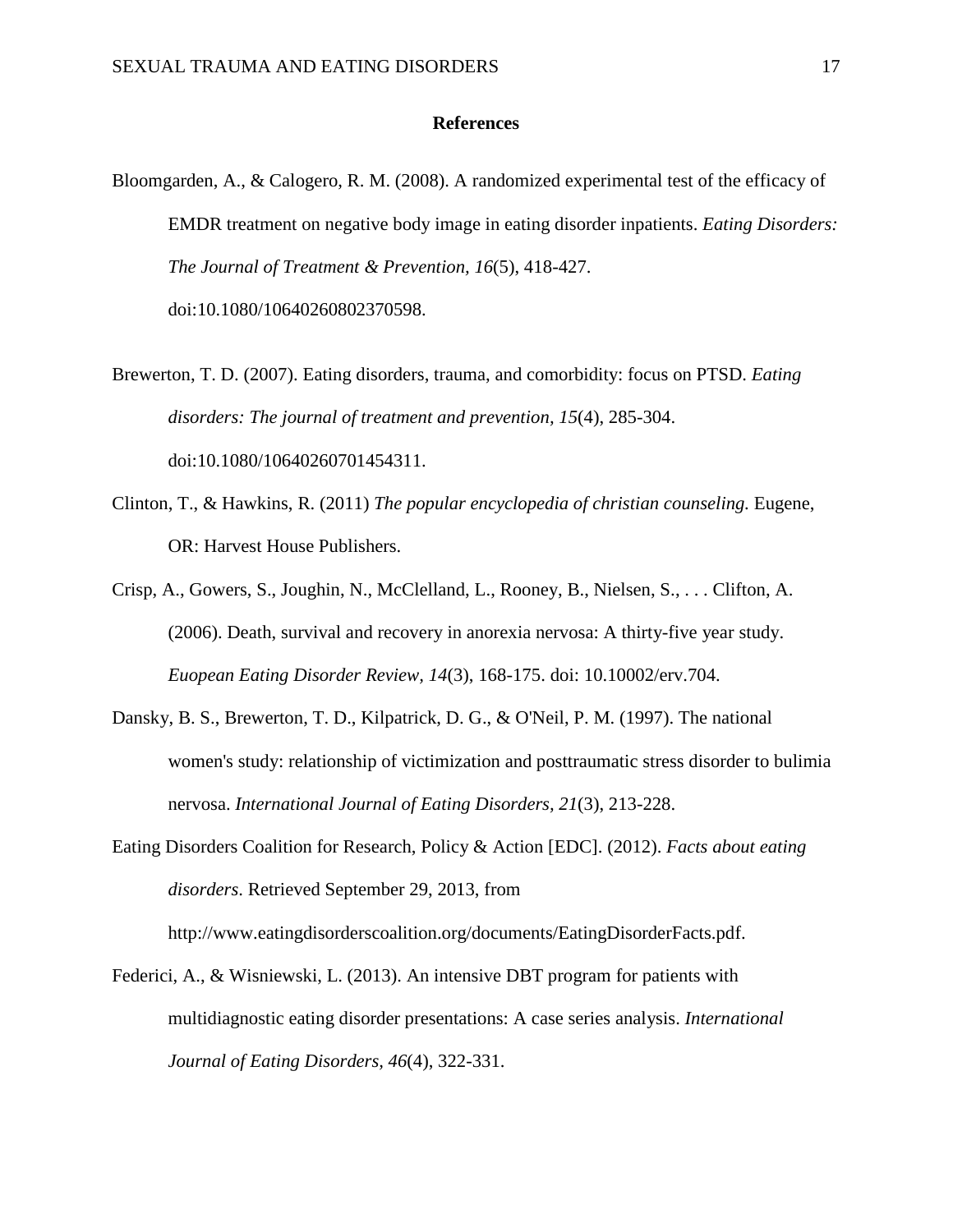- Hussa, R. (2012, March 12). *Myth busters about eating disorders*. Retrieved October 3, 2014, from http://www.normal-life.org/wp-content/uploads/2012/03/2012-MythBusters-forstudents.pdf.
- Kong, S., & Bernstein, K. (2009). Childhood trauma as a predictor of eating psychopathology and its mediating variables in patients with eating disorders. *Journal of Clinical Nursing*, *18*(13), 1897-1907. doi:10.1111/j.1365-2702.2008.02740.x.
- Lenz, A. S., Taylor, R., Fleming, M., & Serman, N. (2014). Effectiveness of dialectical behavior therapy for treating eating disorders. *Journal of Counseling & Development, 92*(1), 26- 35. doi:10.1002/j.1556-6676.2014.00127.x.
- *Men Get Eating Disorders Too* [MGEDT] (2014). *The facts*. Retrieved November 3, 2014, from http://mengetedstoo.co.uk/information/the-facts.
- Mitchell, K. S., Mazzeo, S. E., Schlesinger, M. R., Brewerton, T. D., & Smith, B. N. (2012). Comorbidity of partial and subthreshold PTSD among men and women with eating disorders in the national comorbidity survey-replication study. *International Journal of Eating Disorders, 45*(3), 307-315. doi:10.1002/eat.20965.
- National Eating Disorder Association [NEDA]. (2012). *Educator toolkit*. Retrieved September 29, 2013, from

http://www.nationaleatingdisorders.org/sites/default/files/Toolkits/EducatorToolkit.pdf.

Norton, B., Ferriegel, M., & Norton, C. (2011). Somatic expressions of trauma in experiential play therapy. *International Journal of Play Therapy, 20*(3), 138-152. doi:10.1037/a0024349.